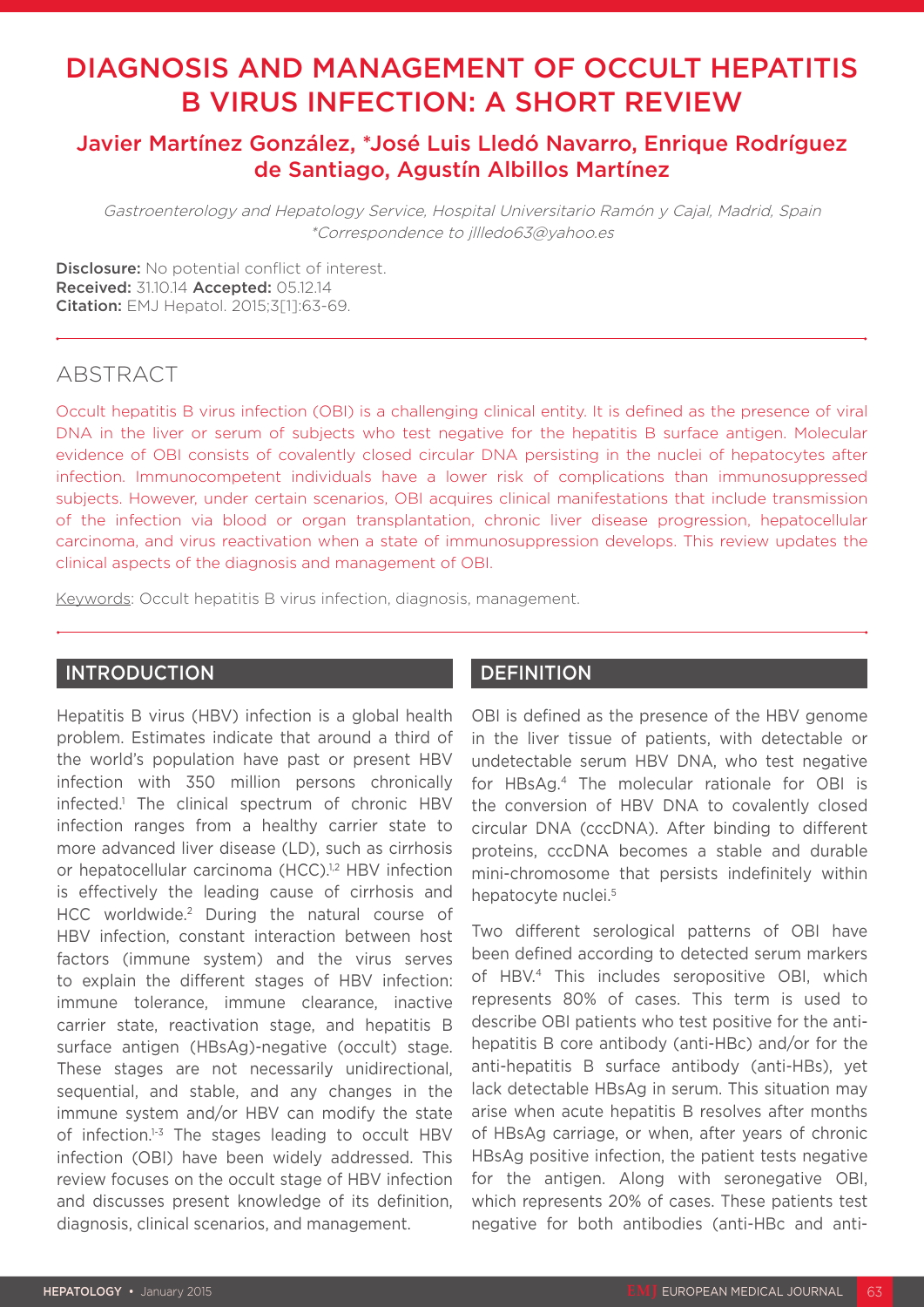HBs) and usually only very low levels of HBV DNA are detected. This serological pattern may reflect the time between infection and the detection of antibodies known as the 'window period' (pre-seroconversion), or clearance of hepatitis B antibodies. This seronegative OBI pattern should always be considered, since any person lacking serum HBV antigens or antibodies could be a seronegative OBI patient.

### PREVALENCE

The prevalence of OBI is difficult to assess and varies according to factors such as: endemic disease level, sub-population examined, the methods used to assess OBI, or tissue tested (liver versus serum).6 In the following sections, we describe reported OBI prevalence for the different populations examined to date.

The transmission route for HBV and hepatitis C virus (HCV) is similar in that a high prevalence of OBI may be expected in HCV patients. Effectively, HCV patients show the highest reported prevalence of OBI. In one study, it was detected that 33% of HCV patients had OBI compared to 14% of controls.7 However, the impact of OBI in patients with HCV remains unclear. It has so far been established that OBI worsens the clinical course of HCV infection, as more inflammatory activity, more fibrosis, and an increased rate of cirrhosis and HCC have been observed in HCV patients with OBI.<sup>8,9</sup>

Risk factors for a haemodialysis patient to develop OBI include an increased number of blood transfusions, frequent invasive procedures, and immunosuppression. Several studies have shown that 0-36% of patients on haemodialysis, and nearly 10% of patients on continuous ambulatory peritoneal dialysis, suffer from OBI.6,10 Reported OBI prevalence in HIV patients have been 0-89%.<sup>11</sup> This wide range reflects difficulties in assessing OBI. The pathological explanation could be cellular immune deficiency (decreased  $CD4$ ).<sup>11</sup> There is little evidence linking LD of unknown origin to OBI. However, some authors report that 19-31% of patients with cryptogenic LD present with OBI.12,13 OBI prevalence in blood donors varies among the Unites States, Europe, and Asia. In Europe, despite improvements in screening for blood donation, HBV DNA is detected in 0-1.6% of cases.<sup>6</sup> Thus, HBV remains the most frequent transfusion-transmitted viral infection.

Few studies have examined this issue in the general population. In one study, OBI was detected in 18% of subjects with serological evidence of previous HBV infection and in 8% of HBV seronegative individuals.13 Other authors have reported similar prevalence. Despite a lack of data, we would expect high variation among different populations.

### DIAGNOSIS

OBI is diagnosed when HBV DNA is detected in the liver or in blood samples of patients who test HBsAg negative.<sup>2,4</sup> Although the gold standard is liver tissue testing, this is not usually feasible; most often the diagnosis of OBI is based on the results of a blood test.<sup>14</sup> However, there is frequent discrepancy between the detection of HBV DNA in the liver or blood. Usually, when a blood sample tests positive for HBV DNA, a liver sample will also return a positive result, but the reverse is not always true. Thus, HBV DNA may be detected in the liver, but not necessarily in blood. Of course, since HBV DNA occurs inside the nuclei of hepatocytes, if a liver sample is negative for HBV DNA, a blood sample will also be negative.<sup>14</sup>

It is important to define the optimal methodology to quantify HBsAg and HBV DNA.14-16 Most HBsAg commercial assays are able to detect all genotypes and subtypes of the wild-type virus, but some may miss mutations in the S region. Hepatologists should bear this in mind, because some patients might be diagnosed with OBI, when they only have an undetectable mutation in their HBsAg (false OBI).<sup>16</sup> To detect HBV DNA, it is very important to use a highly sensitive and specific assay because OBI is usually associated with low levels of HBV DNA. An international consensus $3$ introduced a cut-off value for serum HBV DNA (<200 IU/ml). This means that cases of individuals whose HBV DNA levels are similar to those with evident overt HBV infection are generally due to infection with HBV-escape mutants and should be labelled as 'false OBI'.<sup>2</sup> It is recommended that the assay has a detection limit of <10 copies/ml. With current technologies (nested-polymerase chain reaction (PCR), real time-PCR, and transcription based mediated amplification), it is possible to reduce the lower detection limit to >5 copies/ml, which clearly improves sensitivity.<sup>15,16</sup>

The use of anti-HBc antibody for OBI diagnosis has been addressed in some studies. This is the first antibody to appear. It is considered a sign of active or past infection depending on the other HBV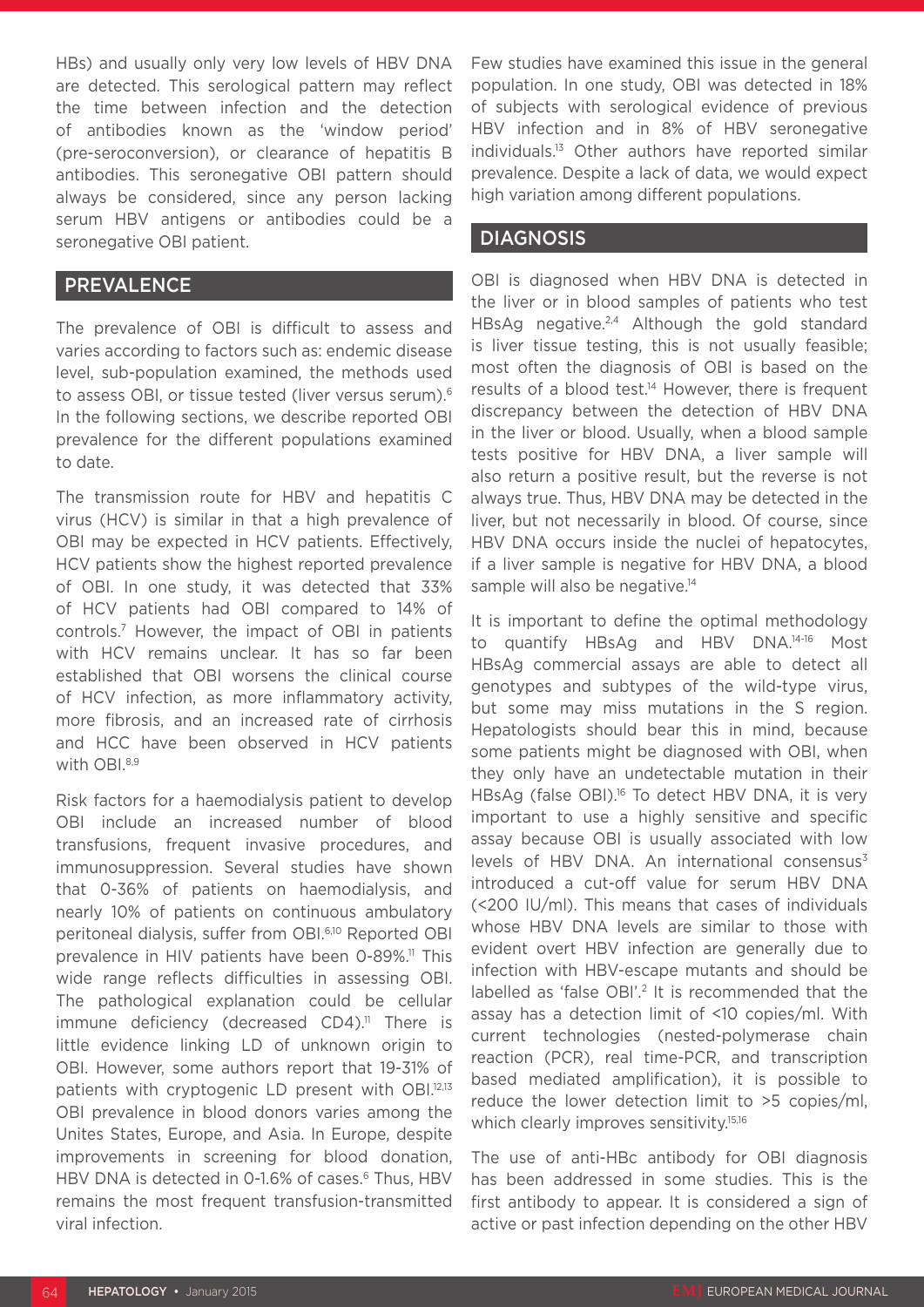serum markers. It can be found in almost every patient with a previous contact with HBV, even in HBV carriers without other responses.<sup>17</sup> Despite not being an ideal marker, the risk of occult hepatitis associated with anti-HBc seropositivity has been demonstrated extensively, and the presence of anti-HBc antibodies can be considered a sentinel marker of occult HBV infection.<sup>18</sup> In fact, it has been recommended by a panel of experts as a surrogate marker to identify potential seropositive OBI patients when sensitive HBV DNA tests are not available.4 Hepatologists should nonetheless be aware that the absence of this antibody (anti-HBc) does not rule out OBI (seronegative-OBI).

#### MANAGEMENT

The clinical significance of OBI has not been fully established. However, OBI should be carefully assessed in certain clinical scenarios: HBV infection transmission (via blood transfusion or solid organ transplantation), LD progression, HCC onset, and HBV reactivation (Figure 1).

#### Risk of Transmission

Blood transfusion. The introduction of sensitive assays has meant that HBV transmission through blood transfusion is a rare event. However, some subjects who screen negative for HBV in the usual serum marker test, could be at risk for HBV transmission. These are: a) seronegative OBI patients (who test negative for all antigens and antibodies, yet have DNA detectable in blood), and b) patients infected with an S-escape mutant virus that is able to actively replicate but whose mutant HBsAg is not detected by routinely available diagnostic assays. This is the most frequent situation leading to cases of hepatitis B related to blood transfusion.19

Today, OBI is the main cause of post-transfusion hepatitis B. Hence the risk of transmission is probably greater than for HCV or HIV. However, not all patients transfused with blood containing HBV DNA will suffer from hepatitis B, due to previous vaccination of the recipient, immune complexes, presence of defective virions, transient periods of viraemia in OBI patients, etc. Recipients with anti-HBs antibodies make the possibility of transmission insignificant, although the cut-off level of these antibodies is still a matter of debate.<sup>20</sup>

Some studies have shown that the frequency of serum HBV DNA positivity in HBsAg negative donors is related to HVB prevalence, which differs between countries and clearly affects serum markers for screening.<sup>20</sup> The management of these patients and ways to screen samples differ between world regions, and the type of suspect patient.



Figure 1: Current clinical scenarios related to occult hepatitis B virus (HBV) infection.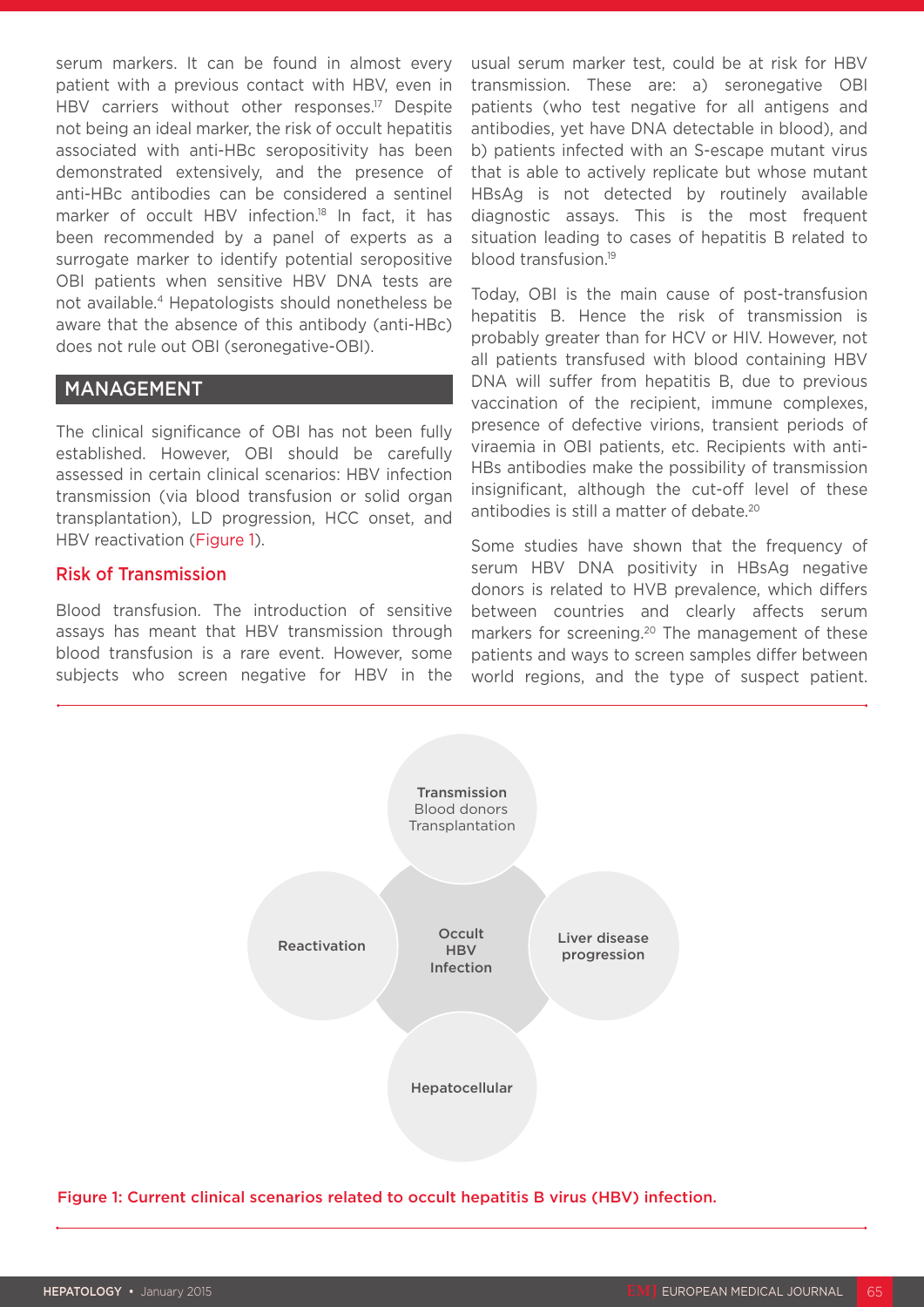The use of anti-HBs antibodies in HBsAg assays is strongly recommended to detect false OBI patients. In cases of pre-seroconversion period donation (HBsAg and anti-HBc negative), only HBV DNA detection serves to diagnose OBI. In regions where the prevalence of HBV is high (usually coincidental with low-level vaccination areas), OBI may be detected using nucleic acid amplification techniques. In countries with a low prevalence of HBV, screening based on sensitive HbsAg and anti-HBc assays appears to be sufficient.<sup>4,19,20</sup>

Organ transplantation. As a consequence of virus reactivation during immunosuppression, grafts from HBsAg negative and anti-HBc positive donors can transmit HBV to recipients.<sup>21,22</sup> This risk is particularly high in liver transplantation compared to kidney, heart, or bone marrow transplantation, and is also greater in recipients testing negative for all serum HBV markers. It is uncertain how many HBV infections following transplant are really *de novo* or transmitted from seronegative OBI donors.21,23

The management of these patients is not clearly established. What has been determined is that immunisation prior to transplant creates an anti-HBs antibody response that can modulate or abort infection. Moreover, prophylaxis in HBsAg-negative transplanted patients receiving livers from anti-HBc-positive donors prevents the efficient reactivation of OBI.<sup>24</sup> Immunoglobulin alone or in combination with lamivudine has been used for many years, although lamivudine monotherapy may be similarly efficient yet more cost-effective.25,26 More recent evidence suggests that the new nucleotide analogs (tenofovir and entecavir) can also be used to prevent the reactivation of HBV.<sup>27</sup> Despite these advances, prophylaxis cannot always prevent HBV infection or reactivation, and there is much debate over whether OBI can impact the longterm outcome of orthotopic liver transplantation (OLT).22,28 A possible role of OBI has been proposed in progression of post-OLT LD to cirrhosis in patients with HCV infection.<sup>24</sup>

#### Risk of Disease Progression

Chronic LD progression. OBI per se is thought to be inoffensive in immune-competent individuals, but if other causes of LD co-exist, then minimal lesions produced by OBI infection might negatively influence the outcome of the disease.<sup>8,9</sup>

OBI is observed in patients with cryptogenic chronic LD, suggesting its possible aetiologic role.12,13 HBV genomes may persist over time in the liver of subjects who have recovered from selflimited acute hepatitis.<sup>29,30</sup> It has been reported that these OBI patients show normal liver enzyme activity, but their biopsies show a mild necroinflammation that may persist for years and possibly lead to liver fibrosis and the development of cryptogenic cirrhosis.<sup>6</sup> In effect, the results of a recent meta-analysis suggest that OBI is linked to disease progression in HCV cirrhotic patients, enhanced inflammatory activity, augmented fibrosis and cirrhosis, higher anti-HCV antibodies titres, a reduced sustained virological response, and an increased risk of HCC. In addition, more LD-related deaths observed in HCV patients with OBI than those without OBI.8,9,31,32 However, these findings have been disputed by other authors. Thus, current available data do not support a conclusive role of OBI in LD progression or even related it to a worse outcome in patients with HCV.<sup>6</sup> Well-designed large prospective studies with homogeneous cohorts and uniform selection criteria are needed to determine the true impacts of OBI in HCV patients.

HCC. HBV is an oncogenic virus clearly related to HCC development. Both epidemiological and molecular studies have identified correlation between OBI and HCC. The hypothesis is that when the virus persists as OBI, both direct and indirect HBV oncogenic mechanisms are maintained. HBV acts directly via the integration of viral DNA into the host genome, and indirectly through persistent necroinflammation produced by viral replication with effects on the progression of other LDs as previously detailed.<sup>32,33</sup> In a recent meta-analysis, OBI emerged as an important risk factor for HCC development regardless of HCV.<sup>33</sup> OBI could explain HCC in patients with no known LD. However, more work is needed to elucidate the relationship between OBI and HCC development. In the meantime, there is insufficient evidence to justify testing for OBI in HBsAg-negative patients with HCC.<sup>32-35</sup>

HBV reactivation. Occult HBV does appear to be safe in immune-competent subjects.<sup>32</sup> However, these patients will be at risk when immunesuppressed.<sup>1,36-39</sup> Interest in this particular scenario has been triggered by the expanding use of potent immunological therapies, which can induce fulminant hepatitis with a mortality between 20- 80%. According to European Association For The Study Of The Liver (EASL) guidelines, all patients scheduled for chemotherapy and/or immunotherapy must be tested for ALT and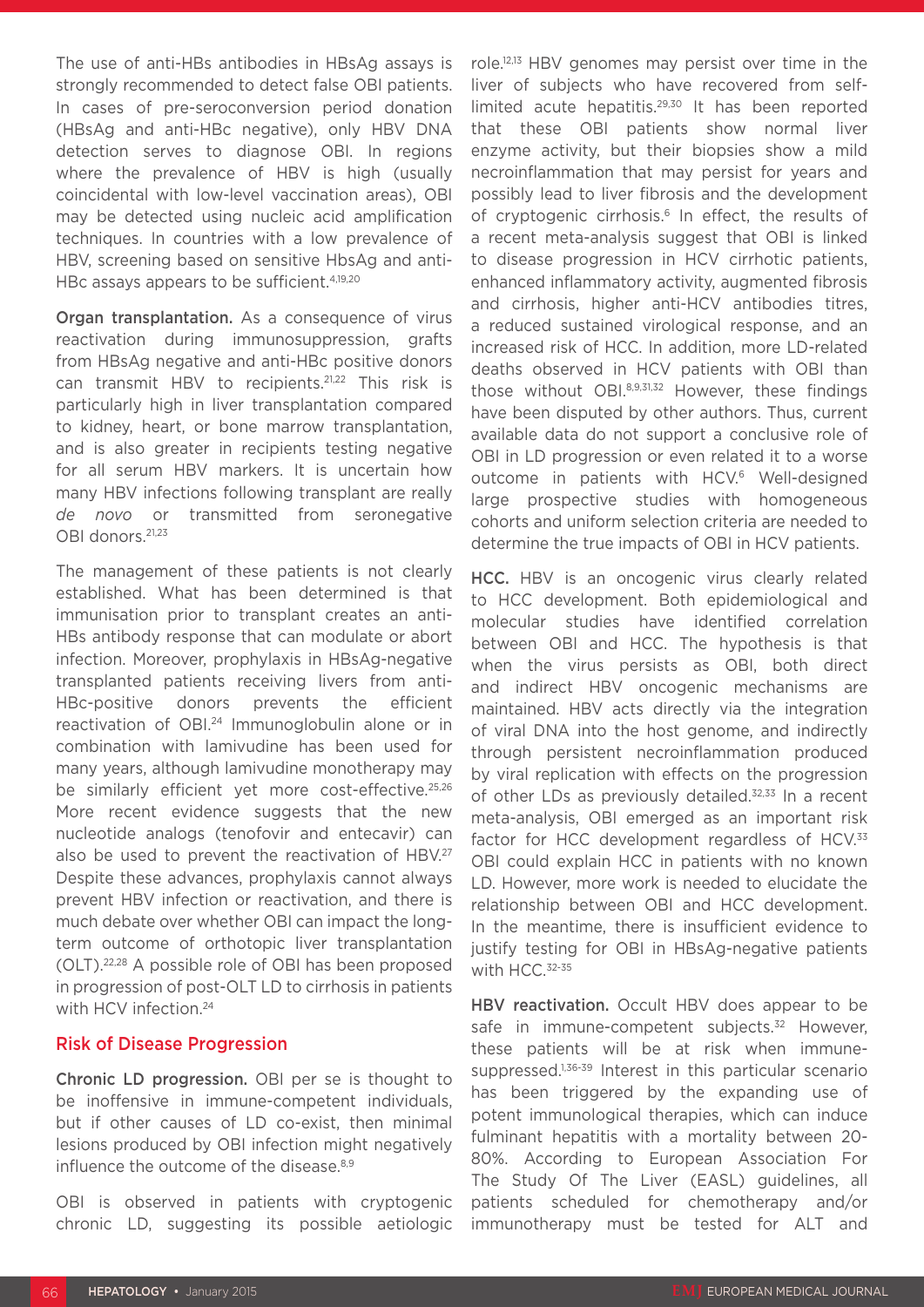HBV DNA before, during, and some months after treatment.<sup>1</sup>

A risk of virus reactivation is well documented in HBsAg-positive patients undergoing chemotherapy for onco-haematologic disease, or other immunosuppressive drugs.<sup>1,37,38</sup> There is consensus support that these patients require anti-HBV prophylaxis with an antiviral agent to prevent viral reactivation.<sup>1,4</sup> However, although less frequent, virus reactivation can also occur in patients with OBI,<sup>32</sup> which have HBsAg-negative. The reactivation has been linked to haematooncological malignancy such as leukaemias, lymphomas, and bone marrow transplantation/ haematopoietic stem cell transplantation, with 10- 50% of reactivations in anti-HBc-positive patients. Chemotherapy, especially if steroids are added to any other chemotherapy schedule, is also related with a probability of reactivation between 40- 75%. Potent immunosuppressive drugs (rituximab, alemtuzumab, or infliximab) are related with a risk of reactivation around 25-50% in anti-HBc positive patients. The risk of reactivation in HIV patients is low and does not, at present, justify prophylaxis.34,38-41

In patients with OBI testing DNA-negative and anti-HBc positive, there are insufficient data to support routine prophylaxis, and it is recommended that antiviral therapy be delayed until HBV DNA becomes detectable.<sup>37-41</sup> However, this type of decision should be based on each individual´s serologic pattern and treatment risk (Tables 1 and 2). A prudent approach to managing oncological patients with OBI is to initiate antiviral HBV prophylaxis therapy prior to chemotherapy. Lamivudine, despite its low genetic barrier, remains the first choice for the prophylaxis of OBI reactivation because of its low cost and the low or absent level of HBV viraemia in OBI. Prophylaxis should be continued for at least 6-12 months after stopping immunosuppressive treatment. In cases of longer treatments (over 12 months), higher HBV DNA levels, or advanced LD, entecavir, or tenofovir are the agents of choice.<sup>42</sup> In HBV DNA-negative, anti-HBc-positive oncological patients, surveillance testing for HBV DNA and/or HBsAg every 1/2 months is recommended. An exception to endorsing strict surveillance would be the presence of a high-risk situation, such as rituximab treatment, bone marrow stem cell transplantation, or steroids added to the chemotherapy schedule.<sup>38-41</sup> In these cases, the EASL guidelines suggest starting with anti-HBV drugs (lamivudine for therapy <6-12 months, and tenofovir or entecavir if treatment is anticipated to be longer or baseline HBV DNA is above  $2,000$  IU/mI).<sup>1</sup> The reason for this prudent approach when managing OBI patients and those testing HBV DNA-negative and anti-HBc positive is that antiviral therapy is usually unsuccessful after ALT becomes elevated.

#### Table 1: Risk treatments in reactivation of hepatitis B virus.

| <b>High-risk treatments</b>                                                                                                                                                                                                                                                                                                                                                                                                   | <b>Medium-risk treatments</b>                                  |  |
|-------------------------------------------------------------------------------------------------------------------------------------------------------------------------------------------------------------------------------------------------------------------------------------------------------------------------------------------------------------------------------------------------------------------------------|----------------------------------------------------------------|--|
| Rituximab                                                                                                                                                                                                                                                                                                                                                                                                                     | Anti-tumour necrosis factor drugs                              |  |
| Treatment of onco-haematological diseases<br>(Non-Hodgkin's lymphoma, Hodgkin's lymphoma,<br>chronic lymphocytic leukaemia, chronic myeloid<br>leukaemia, acute myeloid leukaemia, acute<br>lymphoblastic leukaemia, multiple myeloma,<br>Waldenstrom macroglobulinaemia, plasmacytoma,<br>aplastic anaemia, myelodysplastic syndrome, bone<br>marrow transplantation, breast cancer, lung cancer,<br>nasopharyngeal cancer.) | Thiopurines                                                    |  |
| Use of steroids at any dose added to any<br>chemotherapy<br>(Cyclophosphamide, chlorambucil, cisplatin,<br>vincristine, vinblastine, doxorubicin, epirubicin,<br>daunorubicin, bleomycin, mitomycin C, actinomycin<br>D, cytarabine, fluorouracil, gemcitabine, thioguanine,<br>alemtuzumab, folinic acid, colaspase, docetaxel,<br>etoposide, fludarabine, interferon, procarbazine.)                                        | Isolated immunosupressive drugs (azatioprine,<br>methotrexate) |  |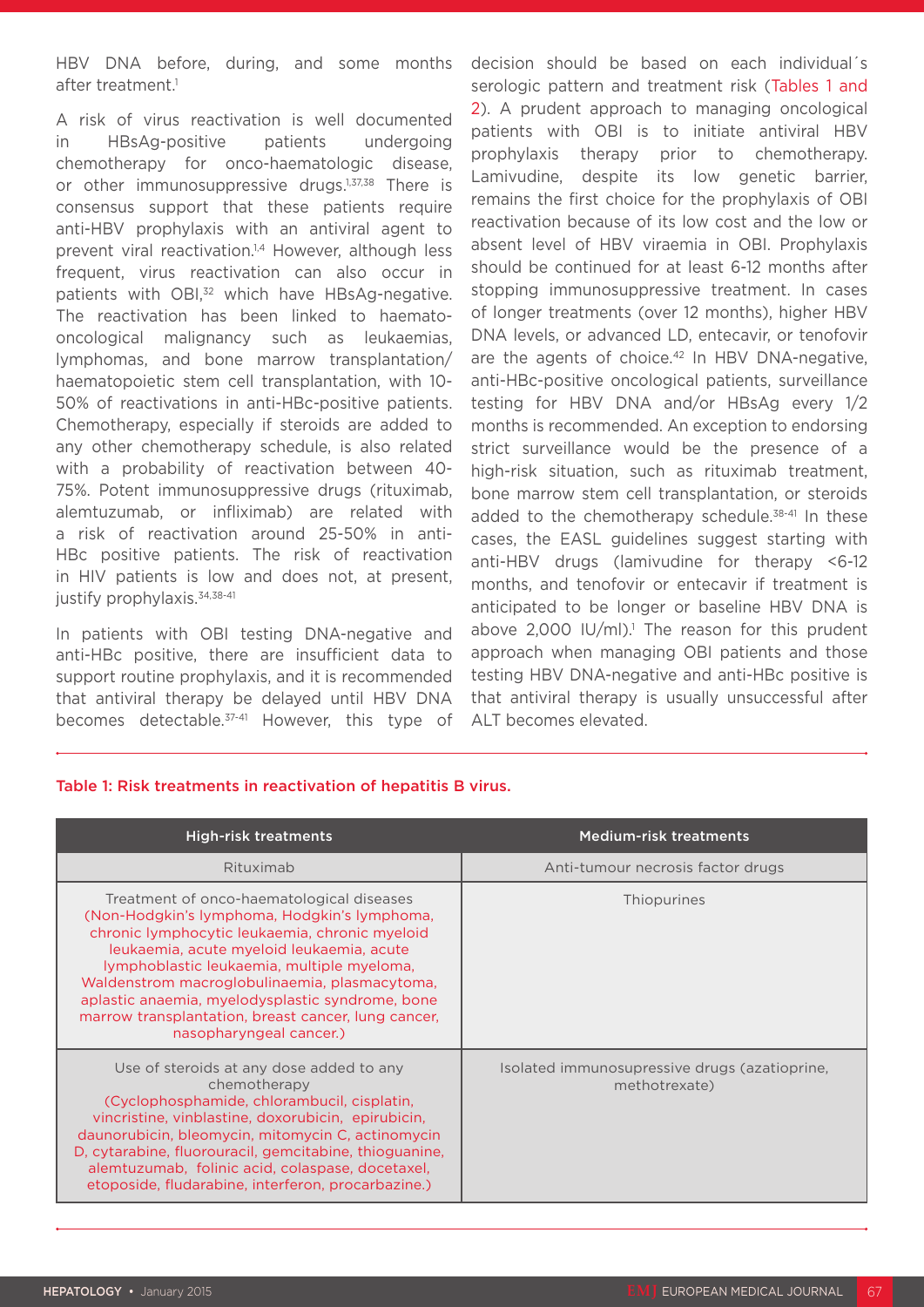Table 2: Management of occult hepatitis B virus infection (OBI) in patients treated with immunusuppression.

| 'Serum.<br>markers                  | <b>DNA</b> | <b>Diagnosis</b> | <b>Risk Treatment</b> | Recommendation            |
|-------------------------------------|------------|------------------|-----------------------|---------------------------|
| HbsAg negative<br>Anti-HBc positive | positive   | OBI              | High or Medium        | Prophylaxis*              |
|                                     | negative   | Past HBV         | High                  | Prophylaxis*              |
|                                     |            |                  | Medium                | Surveillance <sup>^</sup> |

\*Lamivudine 2-3 weeks before initiation of immunosupressive or chemotherapy treatment, until 6-12 months after stopping treatment. In cases of longer treatment, high viral load or advanced liver disease, tenofovir or entecavir are recommended. ^Test ALT and HBV DNA every 1-2 months.

HBsAg: hepatitis B surface antigen; anti-HBc: hepatitis B core antibody; HBV: hepatitis B virus; ALT: alanine transaminase.

#### **SUMMARY**

OBI is a new challenge in virology. It is diagnosed when HBV DNA is detected in the liver or serum of patients who are HBsAg negative. Molecular evidence of OBI consists of covalently closed circular DNA persisting in the nuclei of hepatocytes after infection. OBI affects HCV and HIV patients, patients on haemodialysis, transplanted patients, patients with other chronic LDs, and also the general population. Immunocompetent subjects

do not seem to suffer from OBI. However, there are certain scenarios where OBI has to be kept in mind. These include organ transplantation, especially liver transplantation, with the risk of transmission of the infection and virus reactivation during immunosuppression. Moreover, OBI is thought to be related with some cases of HCC and progression of chronic LD. OBI is of relevance when patients are immunosuppressed because reactivation can occur clearly affecting the prognosis.

#### REFERENCES

1. European Association for the Study of the Liver. EASL clinical practice guidelines: management of chronic hepatitis B virus infection. J Hepatol. 2012;57:167-85.

2. Nabil Z. An overview of occult hepatitis B virus infection. World J Gastroenterol. 2011;17:1927-38.

3. Ganem D, Prince AM. Hepatitis B virus infection--natural history and clinical consequences. N Engl J Med. 2004;350:1118–29.

4. Raimondo G et al. Statements from the Taormina expert meeting on occult hepatitis B virus infection. J Hepatol. 2008;49:652-7.

5. Levrero M et al. Control of cccDNA function in hepatitis B virus infection. J Hepatol. 2009;51:581-92.

6. Gutiérrez-García ML et al. Prevalence of occult hepatitis B virus infection. World J Gastroenterol. 2011;17:1538-42.

7. Cacciola I et al. Occult hepatitis B virus infection in patients with chronic hepatitis C liver disease. N Engl J Med. 1999;341: 22-6.

8. Squadrito G et al. Impact of occult

hepatitis B virus infection on the outcome of chronic hepatitis C. J Hepatol. 2013;59:696-700.

9. Fernandez-Rodriguez CM et al. Influence of occult hepatitis B virus infection in chronic hepatitis C outcomes. World J Gastroenterol. 2011;17:1558-62.

10. Fabrizi F et al. Occult hepatitis B virus infection in dialysis patients: a multicentre survey. Aliment Pharmacol Ther. 2005;21:1341-7.

11. Cohen Stuart JW et al. Occult hepatitis B in persons infected with HIV is associated with low CD4 counts and resolves during antiretroviral therapy. J Med Virol. 2009;81:441-5.

12. Chemin I et al. High incidence of hepatitis B infections among chronic hepatitis cases of unknown aetiology. J Hepatol. 2001;34:447-54.

13. Raimondo G et al. Occult hepatitis B virus in liver tissue of individuals without hepatic disease. J Hepatol. 2008;48: 743-6.

14. Torbenson M, Thomas DL. Occult hepatitis B. Lancet Infect Dis. 2002;2: 479-86.

15. Hollinger FB, Sood G. Occult hepatitis B virus infection: a covert operation. J Viral Hepat. 2010;17:1-15.

16. Gerlich WH et al. Deficiencies in the standardization and sensitivity of diagnostic tests for hepatitis B virus. J Viral Hepat. 2007;14 Suppl 1:16-21.

17. Ocaña S et al. Diagnostic strategy for occult hepatitis B virus infection. World J Gastroenterol. 2011;17:1553-7.

18. Urbani S et al. The role of anti-core antibody response in the detection of occult hepatitis B virus infection. Clin Chem Lab Med. 2010;48:23-29.

19. Candotti D, Allain JP. Transfusiontransmitted hepatitis B virus infection. J Hepatol. 2009;51:798-809.

20. Reesink HW et al. Occult hepatitis B infection in blood donors. Vox Sang. 2008;94:153-66.

21. Prieto M et al. De novo hepatitis B after liver transplantation from hepatitis B core antibody-positive donors in an area with high prevalence of anti-HBc positivity in the donor population. Liver Transpl.